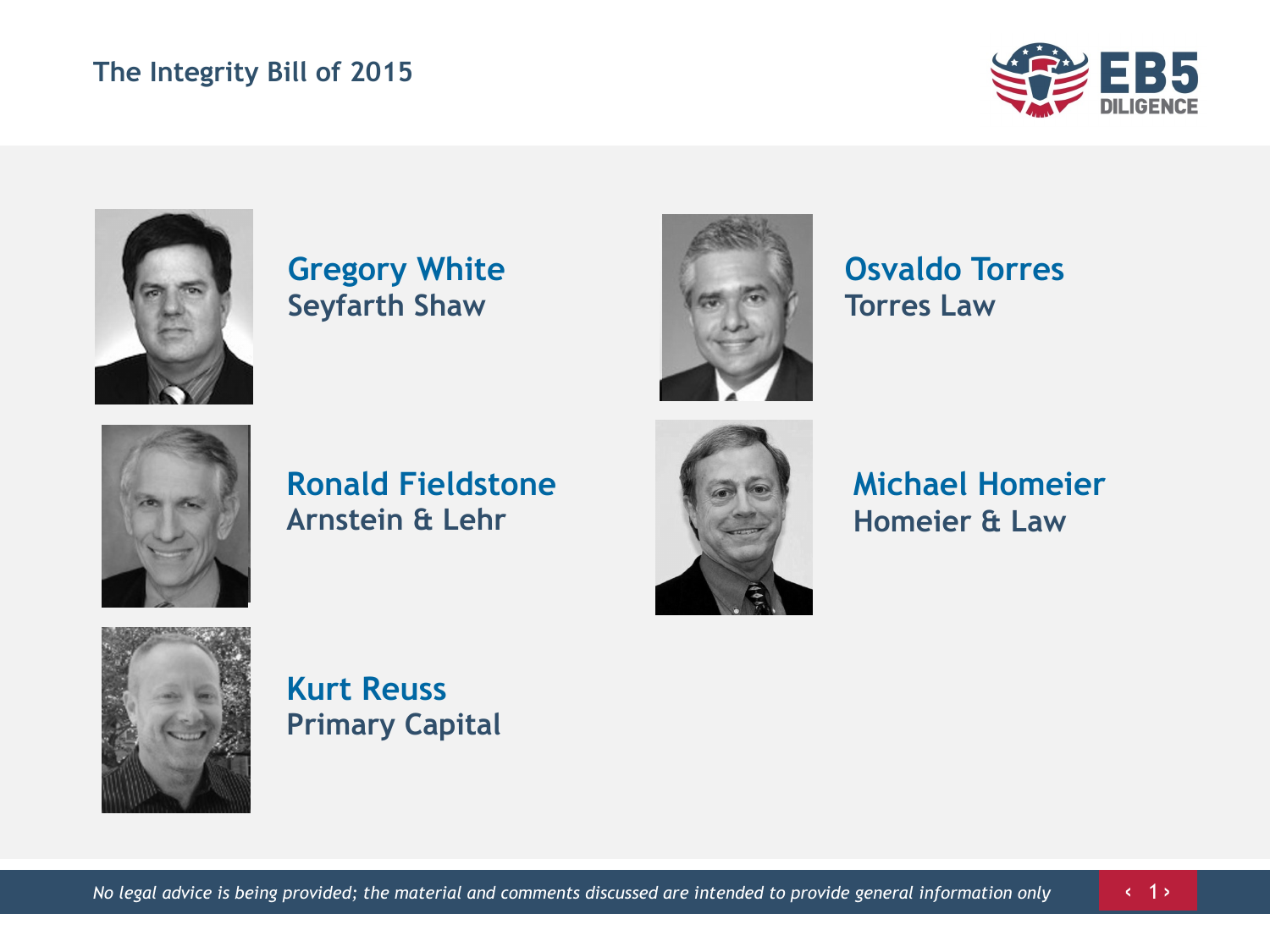

# Regional Center Certifications

Regional Centers must have policies and procedures in place to monitor NCE and JCE to ensure compliance with:

- All immigration laws
- All federal securities laws
- All applicable state securities laws

To describe their due diligence procedures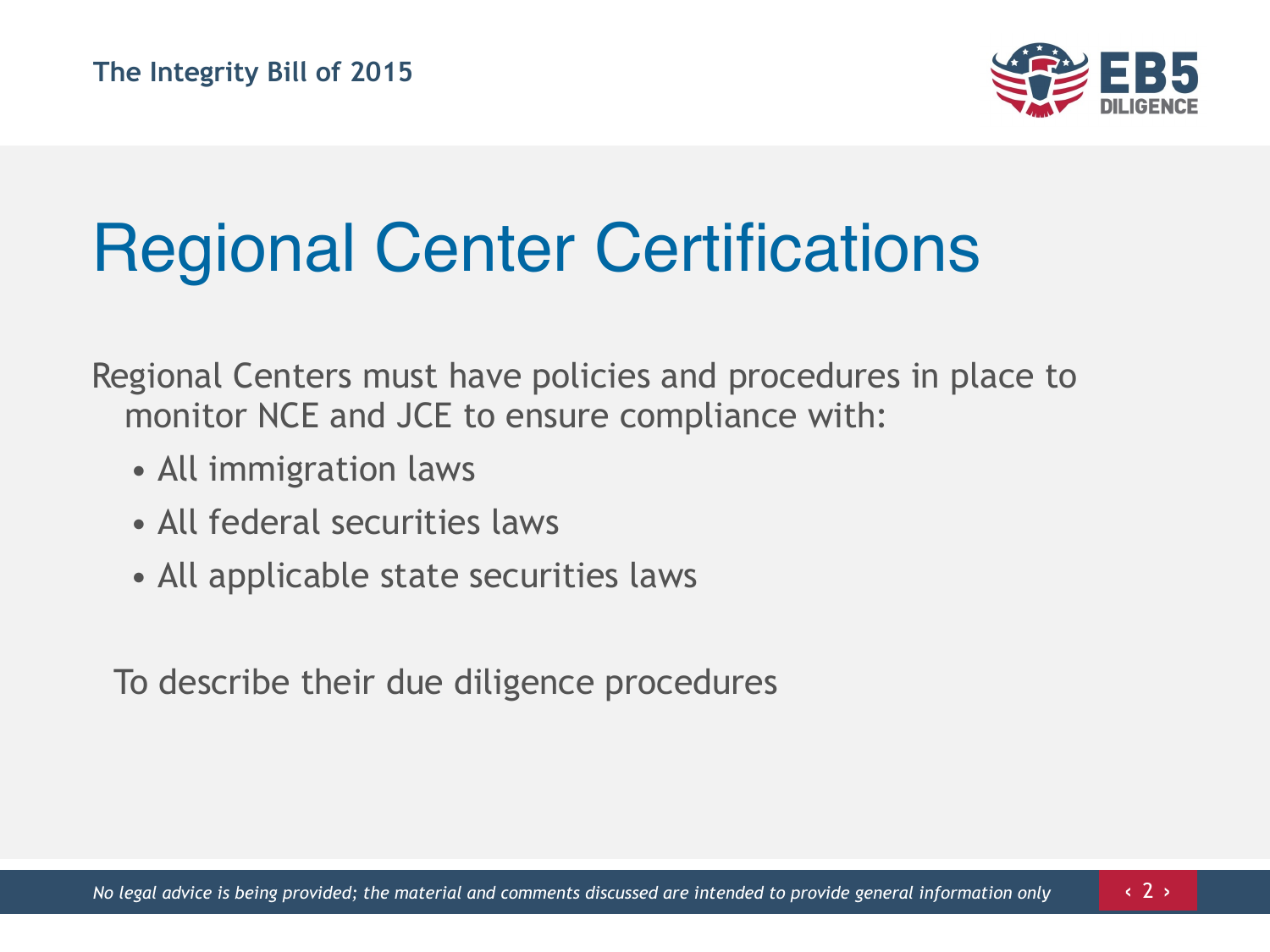

#### Regional Center Annual Statements

- Bona fides Background checks (RC, NCE, JCE)
- Written agreements with regional center affiliates proscribing rules and standards
- Accounting of all foreign investor capital invested
- Description of how such capital is being used
- Detailed evidence of progress toward completion
- Maintenance of sales records for 5 years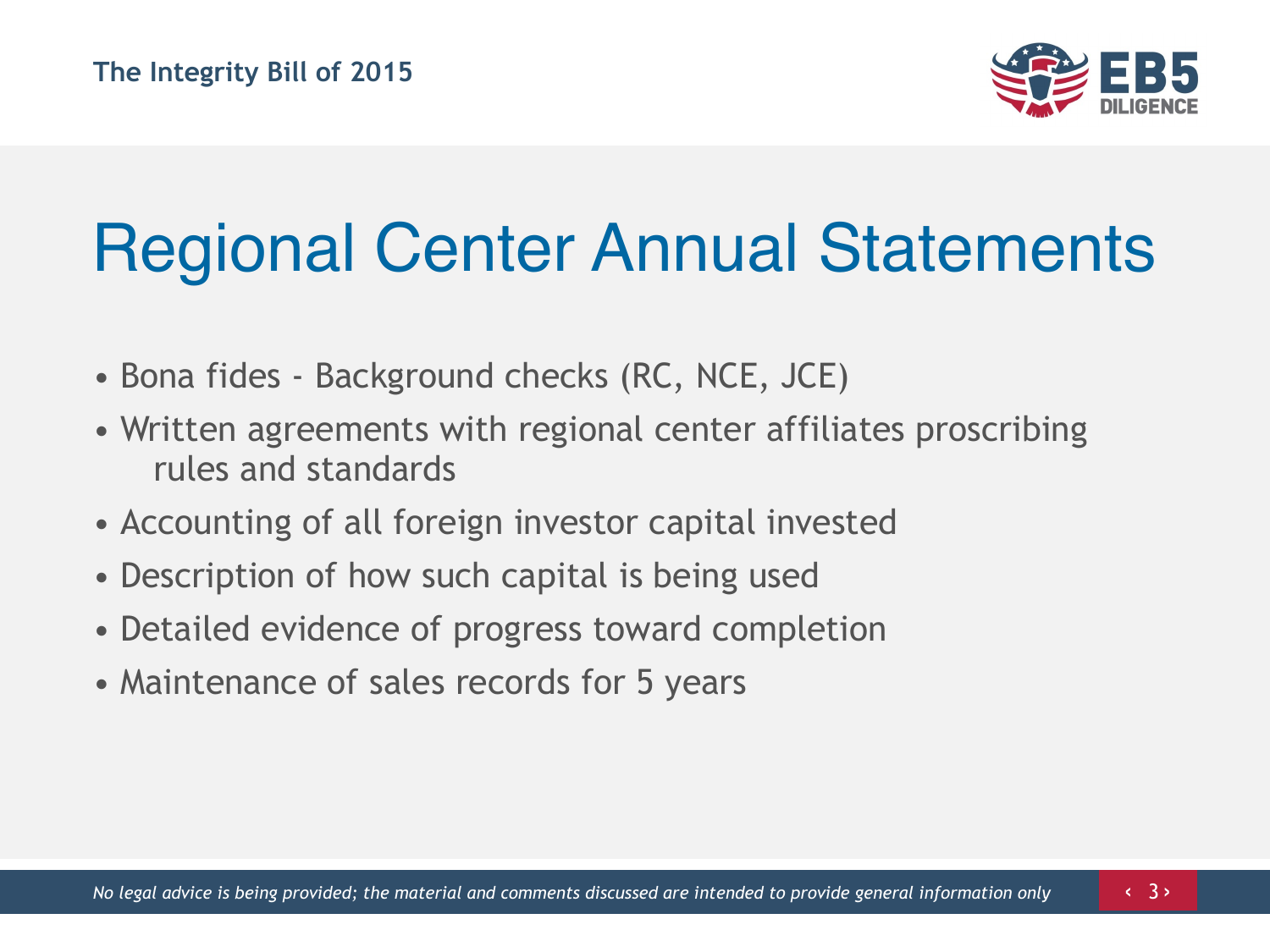

## Regional Center Annual Statements

- An accounting of direct jobs created (or preserved)
- All fees collected from investors by any party
	- Description of all fees
	- An accounting of the entities receiving fees
	- Purpose of fees
- Documentation of any material change made during preceding year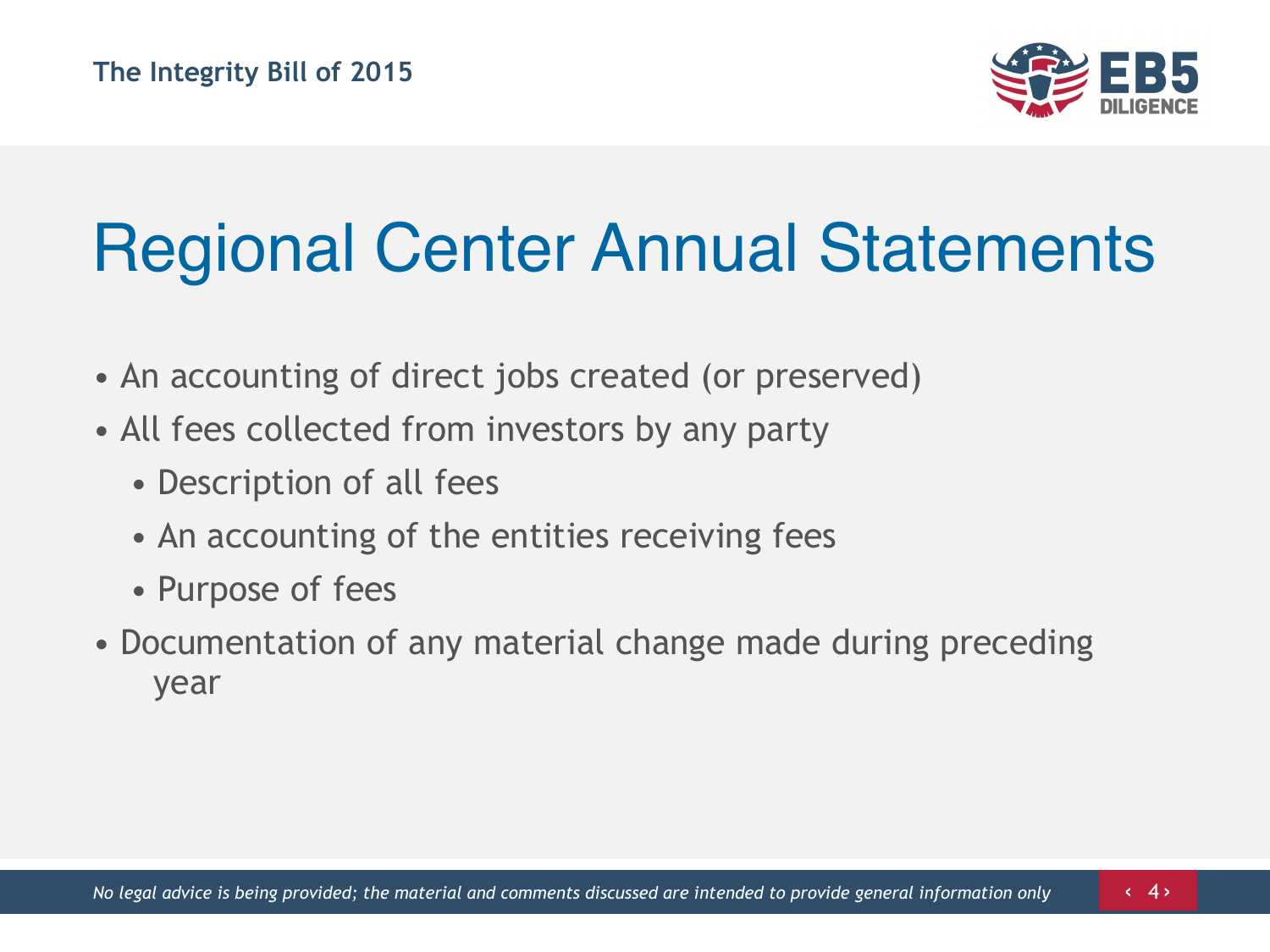

### Regional Center Annual Statements

- RC shall annually reissue a certification stating:
	- RC has knowledge of the offers
	- All investment advice complied with securities laws
	- records and information related to offers have been maintained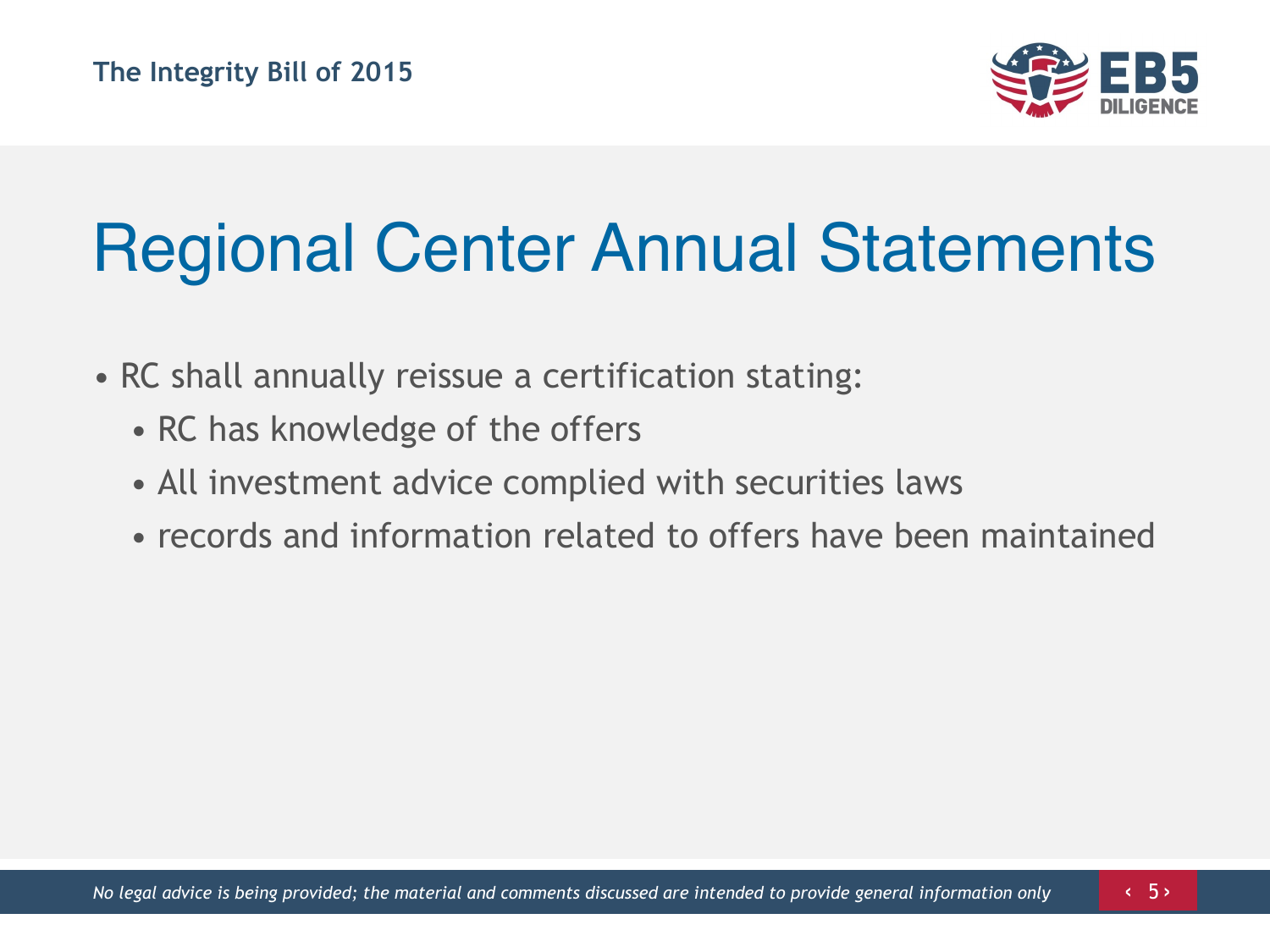

## Agents and Promoters

- Compensation paid to agents
- Description of the services performed
- Contact information of all agents and sub-agents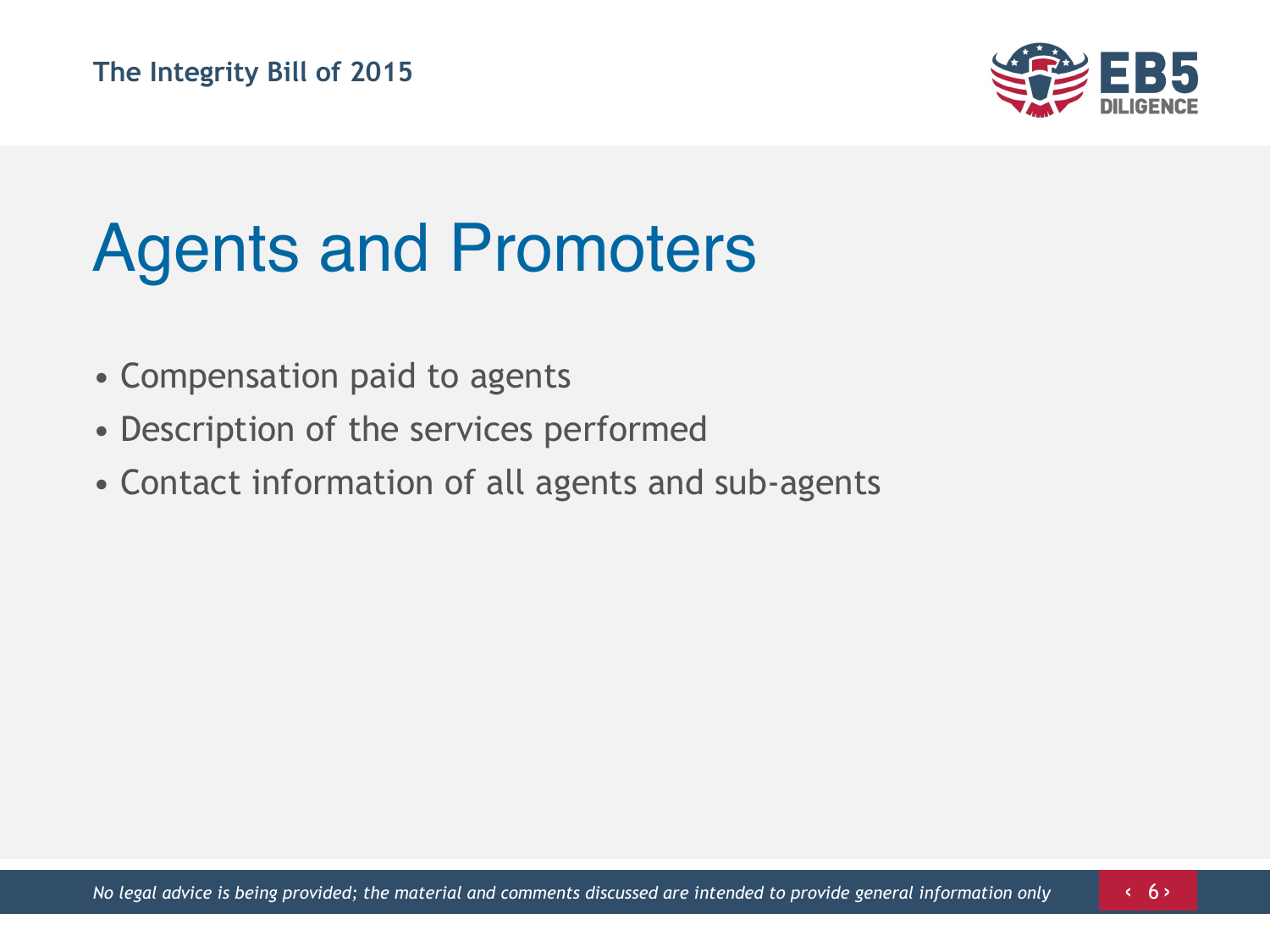

## Compliance with Securities Laws

- The United States has jurisdiction
- Compliance with Regulation S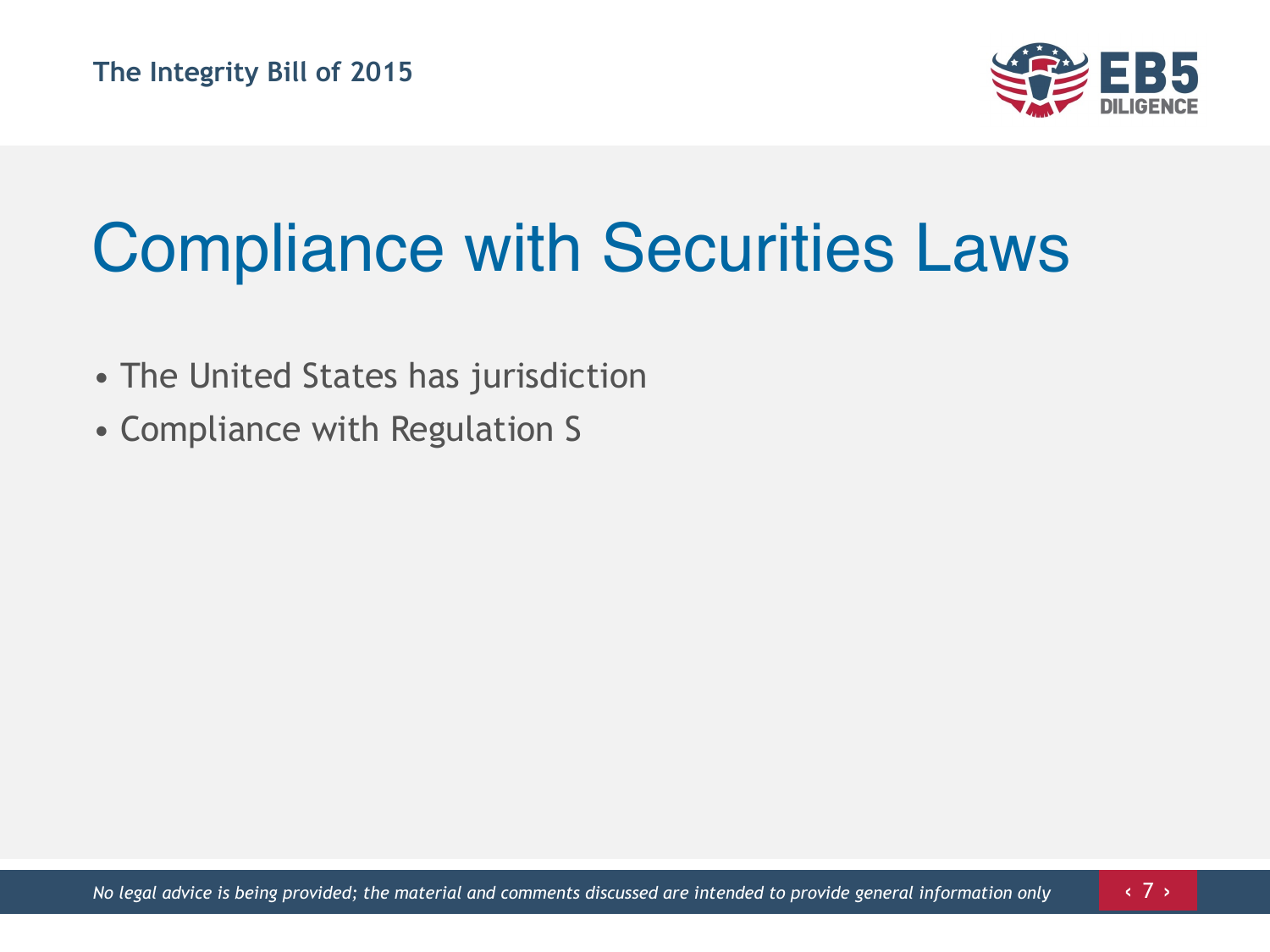

## Conceptual Items

- Policies and procedures in place designed to monitor compliance with immigration laws, securities laws, background checks
- Bona fides and background checks
- Advanced approval of offerings eliminate project denial risk
- Monitoring of agents
- Marketing materials to be included in exemplar applications
- Establishing control of all marketing materials used
- Due diligence is not defined